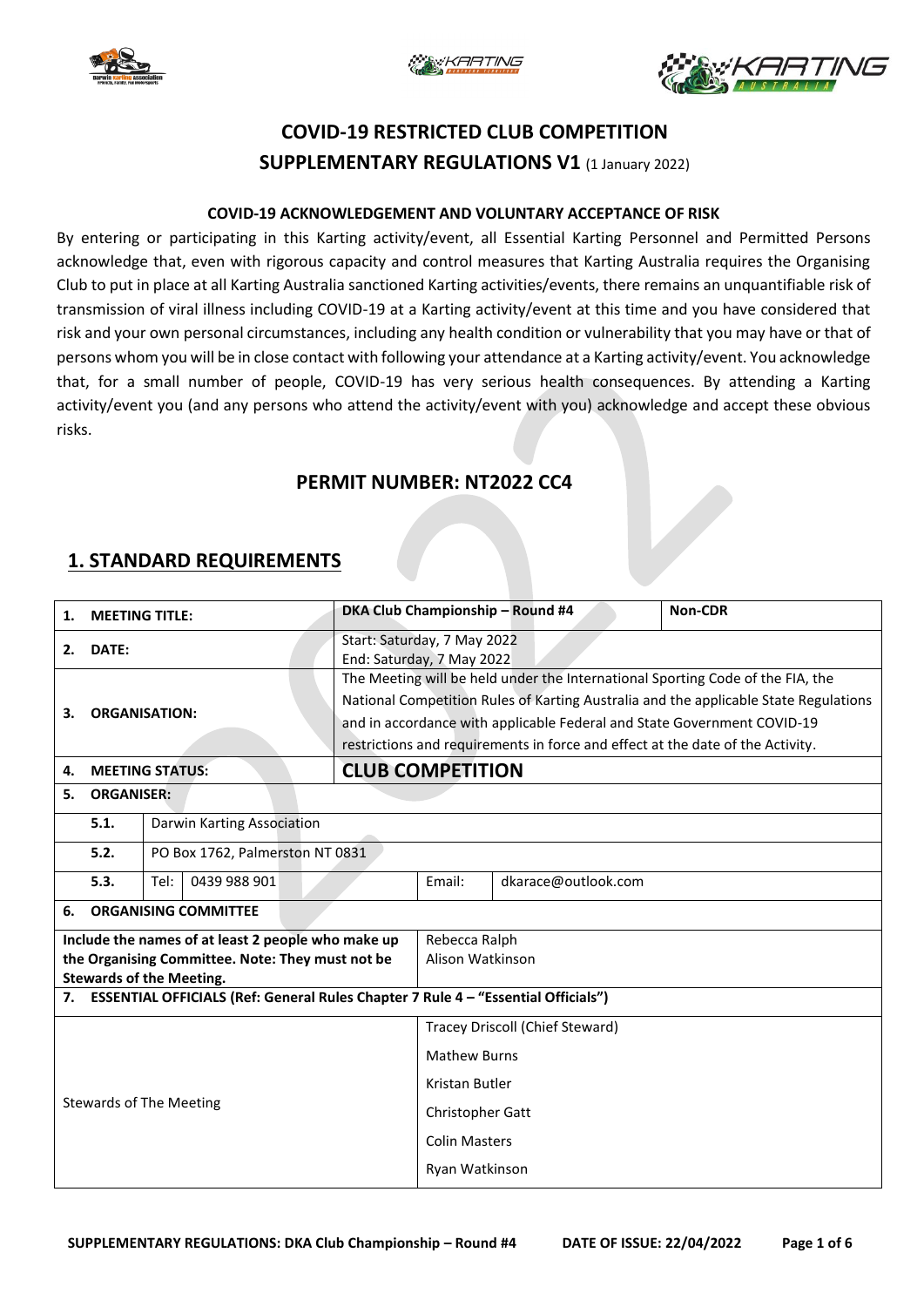





| Clerk of the Course                    | Jason Webster                               |  |  |
|----------------------------------------|---------------------------------------------|--|--|
| <b>Chief Scrutineer:</b>               | Daniel Ralph                                |  |  |
| Timekeeper:                            | Elizabeth Grosser                           |  |  |
| <b>Emergency and Medical Services:</b> | Mathew Burns, Jason Webster, Shane Shewring |  |  |
| <b>OTHER OFFICIALS</b><br>8.           |                                             |  |  |
| <b>Starter</b>                         | <b>Colin Masters</b>                        |  |  |
| <b>Grid Marshal</b>                    | <b>DKA Members</b>                          |  |  |
| Flag / Lights Marshal                  | <b>DKA Members</b>                          |  |  |
| <b>Scales Marshall</b>                 | Mark Eyre                                   |  |  |
| <b>CIRCUIT DETAILS</b><br>9.           |                                             |  |  |
| <b>Circuit Name:</b>                   | Darwin Karting Association - Track 4        |  |  |
| <b>Circuit Address:</b>                | <b>Hidden Valley Motorsports Complex</b>    |  |  |
| <b>Track Length:</b>                   | 1074 Metres                                 |  |  |
| <b>Direction Of Racing:</b>            | Anti Clockwise                              |  |  |
| <b>Track Density:</b>                  | 40                                          |  |  |
| <b>Notice Board:</b>                   | Out Grid                                    |  |  |
| <b>Stewards Office:</b>                | Club House                                  |  |  |
| <b>Mechanical Breakdown Lane:</b>      | Will Not be in use at this Meeting.         |  |  |
| Parc Fermé:                            | In Grid                                     |  |  |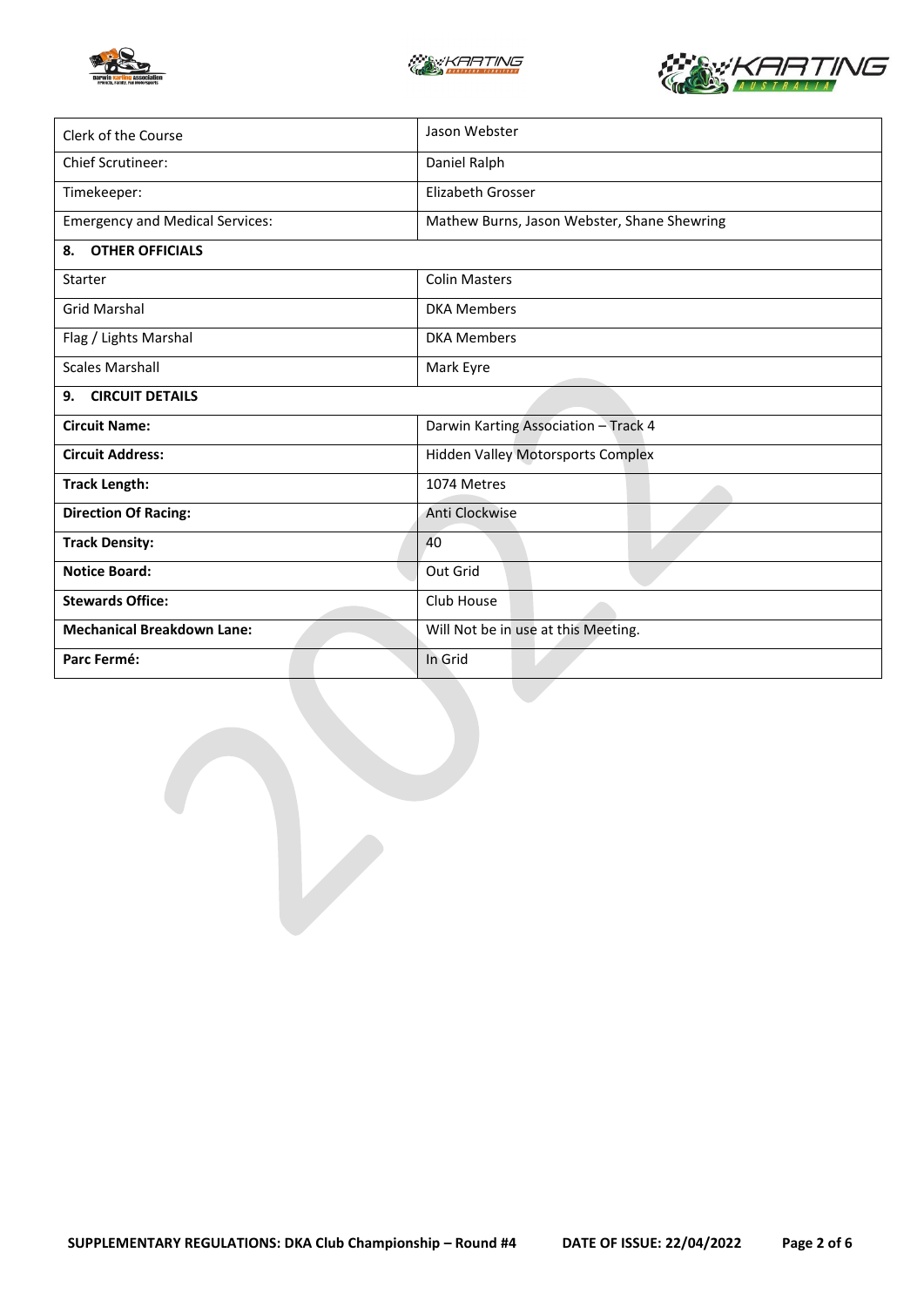





## **2. ADMINISTRATION**

| 1.                                                                                                               | The number of entries in the Event is strictly limited by Government Directions/Orders. |                                                    |                                                                                     |                                                                                                                                      |  |  |  |
|------------------------------------------------------------------------------------------------------------------|-----------------------------------------------------------------------------------------|----------------------------------------------------|-------------------------------------------------------------------------------------|--------------------------------------------------------------------------------------------------------------------------------------|--|--|--|
|                                                                                                                  | Pre-entry for the Event is essential. There will be NO ENTRIES ACCEPTED ON THE DAY.     |                                                    |                                                                                     |                                                                                                                                      |  |  |  |
|                                                                                                                  | The Competition Groups listed below are permitted to compete at this Meeting.           |                                                    |                                                                                     |                                                                                                                                      |  |  |  |
| <b>COMPETITION GROUPS</b><br>2.                                                                                  |                                                                                         |                                                    | Competition Group names as listed in the 2022 Australian Karting Manual Competition |                                                                                                                                      |  |  |  |
|                                                                                                                  |                                                                                         |                                                    | Rules Chapter 5 Rule 7 must be used.                                                |                                                                                                                                      |  |  |  |
| <b>Competition Group</b>                                                                                         |                                                                                         | <b>Eligible Classes for each Competition Group</b> |                                                                                     |                                                                                                                                      |  |  |  |
| Cadet                                                                                                            |                                                                                         | Cadet 9                                            |                                                                                     | Cadet 12                                                                                                                             |  |  |  |
| <b>Junior (Lower Performance)</b>                                                                                |                                                                                         |                                                    | KA4 - Championship                                                                  |                                                                                                                                      |  |  |  |
| <b>Junior (Higher Performance)</b>                                                                               |                                                                                         | KA3                                                |                                                                                     |                                                                                                                                      |  |  |  |
| <b>Senior (Lower Performance)</b>                                                                                |                                                                                         | NT Combined - Light                                |                                                                                     | NT Combined - Medium                                                                                                                 |  |  |  |
| <b>Senior TaG</b>                                                                                                |                                                                                         |                                                    | <b>TaG 125</b>                                                                      |                                                                                                                                      |  |  |  |
|                                                                                                                  |                                                                                         |                                                    |                                                                                     | Should any Competition Group reach 80% of the Track Density, the Classes in that Competition Group may be split into two (2) groups. |  |  |  |
| <b>ENTRIES</b><br>3.                                                                                             |                                                                                         |                                                    |                                                                                     |                                                                                                                                      |  |  |  |
| 2.1 ENTRIES OPEN:                                                                                                | 9:00am 31/03/2022                                                                       |                                                    |                                                                                     |                                                                                                                                      |  |  |  |
| 2.4 ENTRIES CLOSE:                                                                                               |                                                                                         | 10:30pm 5/05/2022                                  |                                                                                     |                                                                                                                                      |  |  |  |
| <b>ENTRY FEE</b><br>4.                                                                                           |                                                                                         |                                                    |                                                                                     |                                                                                                                                      |  |  |  |
| 3.1 The Entry Fee for each Competition Group at this Meeting including GST including the TDF levy is as follows: |                                                                                         |                                                    |                                                                                     |                                                                                                                                      |  |  |  |
| <b>Competition Group Name</b>                                                                                    |                                                                                         | <b>Entry Fee</b>                                   |                                                                                     |                                                                                                                                      |  |  |  |
| Cadet and Junior Groups                                                                                          |                                                                                         |                                                    | \$30                                                                                |                                                                                                                                      |  |  |  |
| Senior Groups                                                                                                    | \$35                                                                                    |                                                    |                                                                                     |                                                                                                                                      |  |  |  |
| <b>ENTRY PROCEDURE</b><br>5.                                                                                     |                                                                                         |                                                    |                                                                                     |                                                                                                                                      |  |  |  |
| 4.1 Each Entry for this Meeting must be made using the CMS as follows:                                           |                                                                                         |                                                    |                                                                                     |                                                                                                                                      |  |  |  |
| Log on to your driver information via http://www.karting.net.au/<br>٠                                            |                                                                                         |                                                    |                                                                                     |                                                                                                                                      |  |  |  |
| Click on the licence and entries icon (top centre of the screen)<br>٠                                            |                                                                                         |                                                    |                                                                                     |                                                                                                                                      |  |  |  |
| Click on the "Enter a Race Meeting" icon                                                                         |                                                                                         |                                                    |                                                                                     |                                                                                                                                      |  |  |  |
| Enter your log on details                                                                                        |                                                                                         |                                                    |                                                                                     |                                                                                                                                      |  |  |  |
| Under 'My Details' functions, choose 'Pre Enter Race Meeting'                                                    |                                                                                         |                                                    |                                                                                     |                                                                                                                                      |  |  |  |
| Choose the State in which the Meeting is being held<br>٠                                                         |                                                                                         |                                                    |                                                                                     |                                                                                                                                      |  |  |  |
| Choose the Club who is the Organiser of the Meeting                                                              |                                                                                         |                                                    |                                                                                     |                                                                                                                                      |  |  |  |
| 4.2 Payment of the Entry Fee can be made as follows:                                                             |                                                                                         |                                                    |                                                                                     |                                                                                                                                      |  |  |  |
| Credit card Payments can be made via CMS using SecurePay ONLY                                                    |                                                                                         |                                                    |                                                                                     |                                                                                                                                      |  |  |  |
| Payment at the Track Will Not be accepted.                                                                       |                                                                                         |                                                    |                                                                                     |                                                                                                                                      |  |  |  |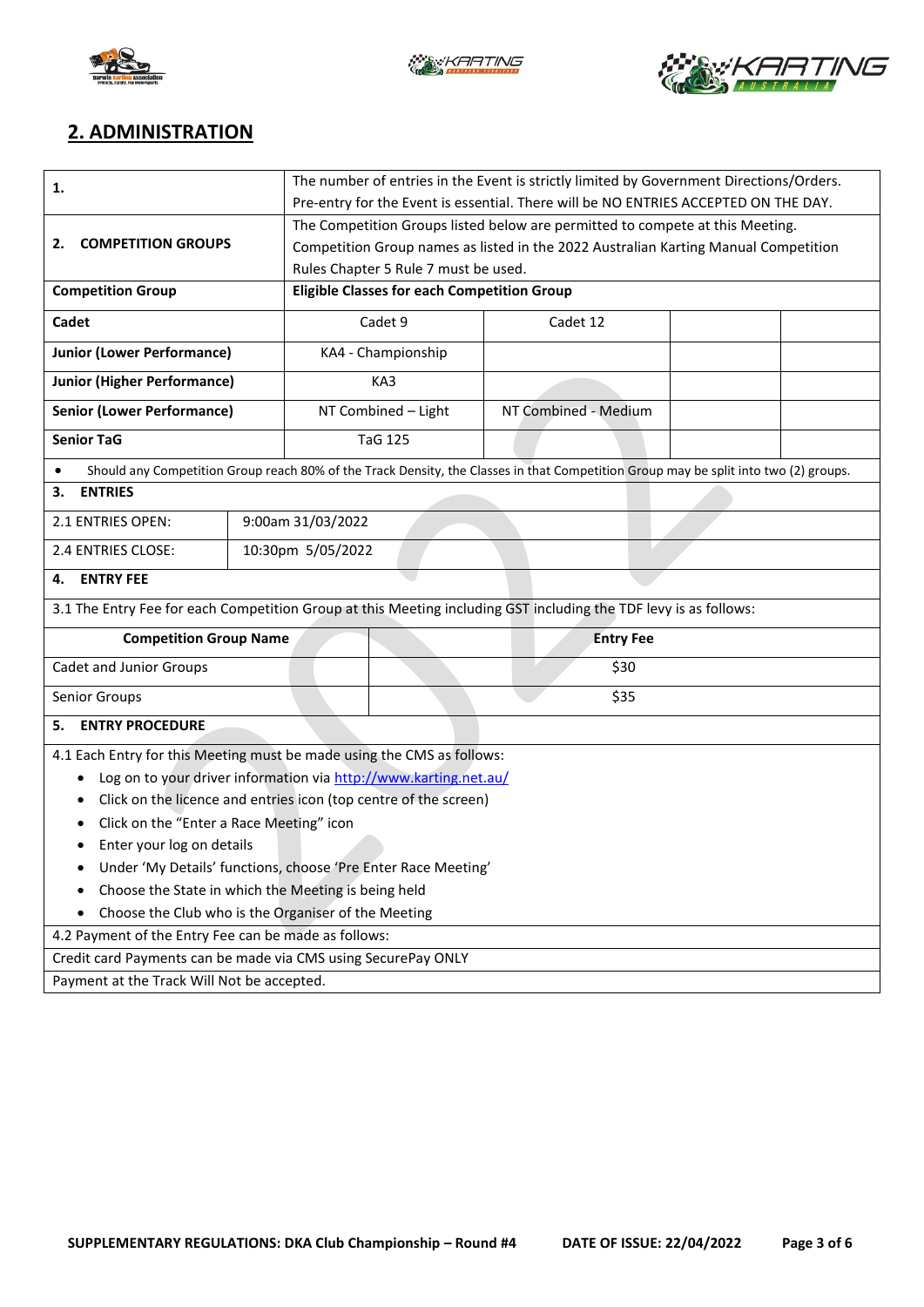



#### **6. MINIMUM ENTRIES**

5.1 4 is the minimum number of pre-entries which must be received for each Competition Group.

5.2 If insufficient entries are received for a Competition Group to form in its own right, the Competition Group must be consolidated in accordance with the Competition Rules Chapter 1 – Rule 9.

#### **7. BRING A MATE SESSION**

6.1 A "Bring a Mate" session Will be conducted at this Meeting.

#### **8. TEAMS COMPETITION**

7.1 Teams Competition Will Not be conducted at this Meeting.

### **3. SPECIFIC COVID-19 RESTRICTION AND MITIGATION REQUIREMENTS**

**COVIDSafe ACTION PLAN** (When required at law) The Club has completed a COVIDSafe Action Plan and submitted it to the relevant State Government Department. All actions identified as being required to be done to create a COVIDSafe Event and Club facility must be carried out prior to and during the Event. **1. PERMITTED AND NON-PERMITTED PERSONS 1.1. No person who has symptoms consistent with COVID-19 (this includes any fever, respiratory symptoms, shortness of breath, sore throat, cough, lack of smell or fatigue) is permitted to attend the Circuit or participate in the Event. 1.2. Any person who starts to feel unwell or to exhibit symptoms of COVID-19 during the Event must immediately avoid contact with all persons at the Circuit and MUST IMMEDIATELY LEAVE the Circuit. 2. SOCIAL DISTANCING AND DENSITY REQUIRMENTS**  2.1. Government prescribed Social Distancing measures must always be observed. **2.2.** The use by Permitted Persons of any indoor facilities is strictly limited by the Density Quotient of the room as included in the Club's COVIDSafe Action Plan. **2.3.** Food service provided at the Event must fully comply with all State Public Health Authority Orders/Directions/Regulations. • Hand Hygiene must be available at all food service outlets. • Regular cleaning in accordance with the Club's COVIDSafe Action Plan MUST be carried out throughout the Event. **3. Check In Requirements 3.1 As the Darwin Karting Association Facility is a licenced venue all attendees MUST complete and submit the Territory Check-In QR Code upon arrival at the venue 4. HYGIENE FACILITIES - TOILET/WASHROOM FACILITIES and HAND SANITISER 4.1** The Club is required to provide facilities to ensure general and sensible hygiene practices are maintained. **4.2** Toilet and washroom facilities at the Circuit must be open and available for use. **4.3** Washroom facilities must be properly equipped with liquid soap, running water and either air hand driers or paper towels. • The toilets and washroom facilities must be cleaned at least once during the day or as otherwise required in accordance with the Club's COVIDSafe Action Plan **4.4** It is strongly recommended that Essential Karting Personnel and Permitted Persons bring their own supply of hand sanitiser for use in accordance with government recommendations in addition to hand sanitiser that is supplied by the Club.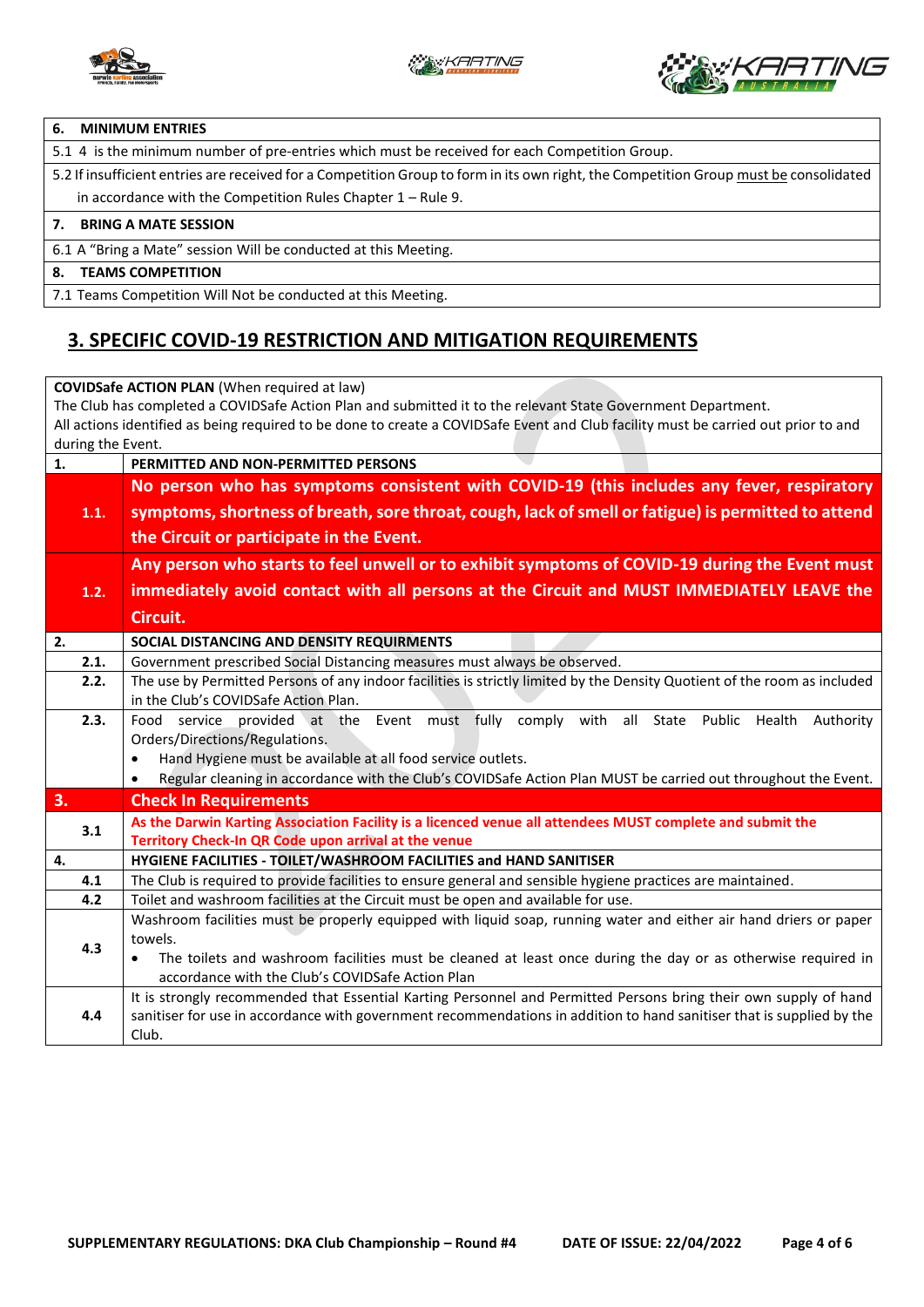





## **4. COMPETITION**

| <b>FORMAT OF RACING - CLUB COMPETITION GROUPS</b><br>1.                           |                                                                                   |                                                                                                  |        |        |                                                                                                                 |        |  |  |  |
|-----------------------------------------------------------------------------------|-----------------------------------------------------------------------------------|--------------------------------------------------------------------------------------------------|--------|--------|-----------------------------------------------------------------------------------------------------------------|--------|--|--|--|
| 1.1                                                                               | <b>Practice</b>                                                                   | 1 Practice session/s of 2 laps will be held.                                                     |        |        |                                                                                                                 |        |  |  |  |
| 1.2                                                                               | Qualifying                                                                        | There Will Not be Timed Qualifying at this Event.                                                |        |        |                                                                                                                 |        |  |  |  |
|                                                                                   |                                                                                   | If Timed Qualifying occurs (Order of Karts on the grid must be random - no high/low numbers)     |        |        |                                                                                                                 |        |  |  |  |
| 1.3                                                                               | <b>Heats &amp; Final</b>                                                          | The system of gridding will be in accordance with State Regulations - Club Competition Format 18 |        |        |                                                                                                                 |        |  |  |  |
| <b>DISTANCES</b><br>2.                                                            |                                                                                   |                                                                                                  |        |        |                                                                                                                 |        |  |  |  |
| Heat 1                                                                            |                                                                                   | 8 Laps                                                                                           | Heat 2 | 8 Laps | Heat 3                                                                                                          | 8 Laps |  |  |  |
| Final                                                                             |                                                                                   | 12 Laps                                                                                          |        |        |                                                                                                                 |        |  |  |  |
| 3.                                                                                | <b>ACCESS TO CIRCUIT</b>                                                          |                                                                                                  |        |        |                                                                                                                 |        |  |  |  |
| 3.1                                                                               |                                                                                   | Competitors will be permitted to enter the Circuit from 9:00am on 7/05/2022                      |        |        |                                                                                                                 |        |  |  |  |
| 4.                                                                                | <b>DRIVERS BRIEFING</b>                                                           |                                                                                                  |        |        |                                                                                                                 |        |  |  |  |
| 4.1                                                                               | Driver's Briefing will be conducted before the commencement of Practice           |                                                                                                  |        |        |                                                                                                                 |        |  |  |  |
| <b>SCRUTINEERING</b><br>5.                                                        |                                                                                   |                                                                                                  |        |        |                                                                                                                 |        |  |  |  |
| 5.1                                                                               | All Competitors will be required to complete an electronic Scrutineering Form via |                                                                                                  |        |        |                                                                                                                 |        |  |  |  |
|                                                                                   | https://kartingaustralia.wufoo.com/forms/ka-scrutineering-record-darwin           |                                                                                                  |        |        |                                                                                                                 |        |  |  |  |
| This form will be submitted to the Race Secretary in an electronic format.<br>5.2 |                                                                                   |                                                                                                  |        |        |                                                                                                                 |        |  |  |  |
| <b>FUEL</b><br>6.                                                                 |                                                                                   |                                                                                                  |        |        |                                                                                                                 |        |  |  |  |
| 6.1                                                                               | PULP and E10 PULP are the only fuels permitted to be used at this Meeting.        |                                                                                                  |        |        |                                                                                                                 |        |  |  |  |
| 6.2                                                                               | Control Fuel Will be used at this Meeting.                                        |                                                                                                  |        |        |                                                                                                                 |        |  |  |  |
| 6.3                                                                               | Supply details for Control Fuel are:                                              |                                                                                                  |        |        |                                                                                                                 |        |  |  |  |
| Pumamax 98 fuel for use at this Meeting must be purchased from:<br>a)             |                                                                                   |                                                                                                  |        |        |                                                                                                                 |        |  |  |  |
| b)                                                                                | Puma - Wishart Rd and Lube Centre                                                 |                                                                                                  |        |        |                                                                                                                 |        |  |  |  |
| 5 Wishart Road, Berrimah, NT, 0828                                                |                                                                                   |                                                                                                  |        |        |                                                                                                                 |        |  |  |  |
| C)                                                                                |                                                                                   |                                                                                                  |        |        | Proof of purchase of the fuel must be retained and produced to the Chief Scrutineer or Fuel Tester if required. |        |  |  |  |